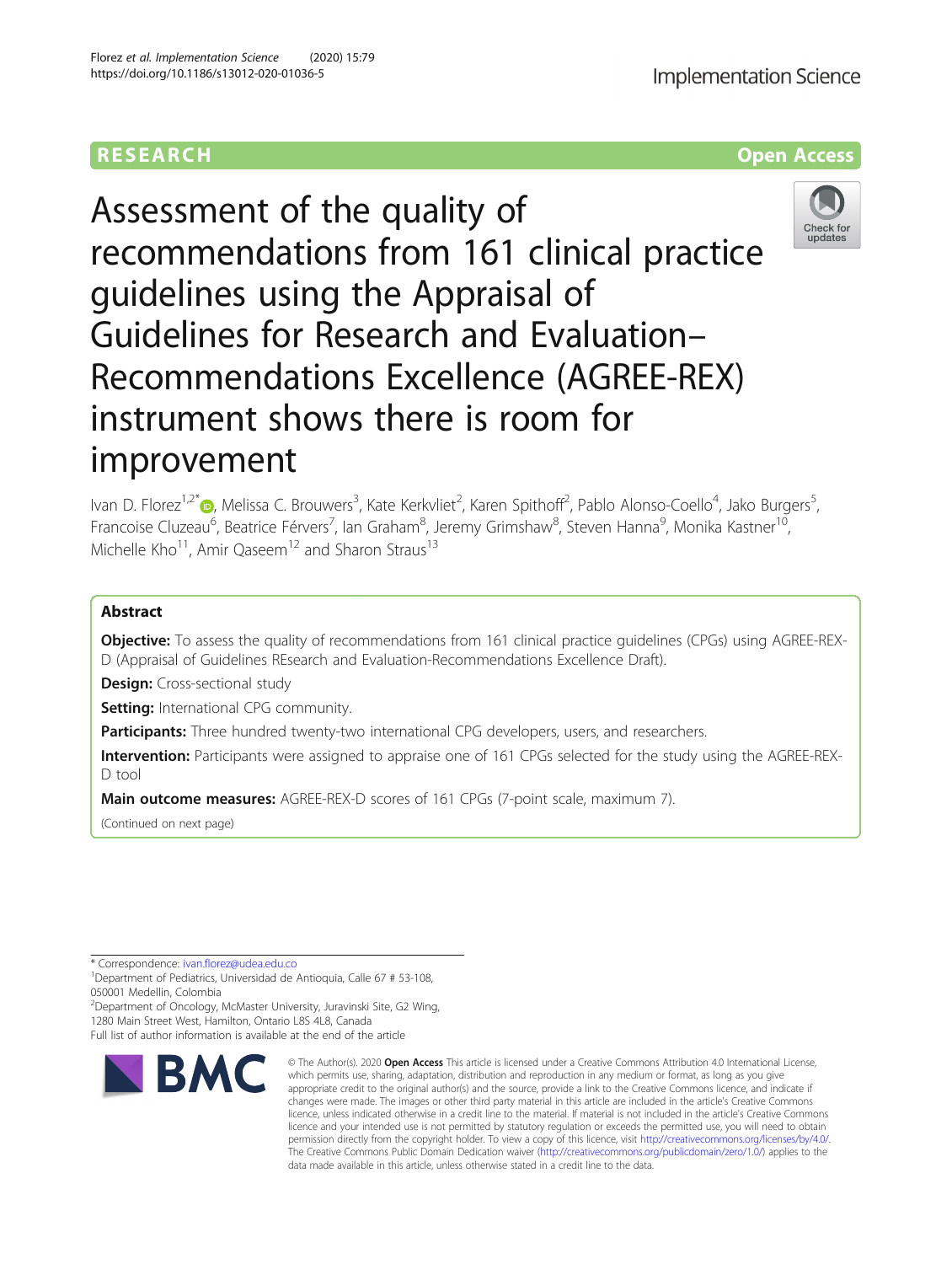## (Continued from previous page)

Results: Recommendations from 161 CPGs were appraised by 322 participants using the AGREE-REX-D. CPGs were developed by 67 different organizations. The total overall average score of the CPG recommendations was 4.23 (standard deviation (SD) = 1.14). AGREE-REX-D items that scored the highest were (mean; SD): evidence (5.51; 1.14), clinical relevance (5.95; SD 0.8), and patients/population relevance (4.87; SD 1.33), while the lowest scores were observed for the policy values (3.44; SD 1.53), local applicability (3,56; SD 1.47), and resources, tools, and capacity (3.49; SD 1.44) items. CPGs developed by government-supported organizations and developed in the UK and Canada had significantly higher recommendation quality scores with the AGREE-REX-D tool ( $p < 0.05$ ) than their comparators.

Conclusions: We found that there is significant room for improvement of some CPGs such as the considerations of patient/population values, policy values, local applicability and resources, tools, and capacity. These findings may be considered a baseline upon which to measure future improvements in the quality of CPGs.

Keywords: Clinical practice quidelines, Practice quidelines, Recommendations, Quality of health care, AGREE tool, Implementability

## Contributions to the literature

- We applied the AGREE II and the recently developed tool (AGREE-REX draft version), to assess quality, credibility, and implementability of 161 international clinical practice guidelines (CPGs). The AGREE REX draft tool was applied by 322 guidelines' developers, users and researchers from 51 countries.
- -The scores of the AGREE REX draft tool items were higher in those items related to the quality of the evidence and the clinical relevance. The items related to patients and population relevance and implementation relevance scored in the mid-range, while the items related to patients/population or policy values, the alignment of values, the local applicability, and the resouces, tools, and capacity items scored low.
- CPGs produced by government-supported organizations scored higher on all the items of the AGREE-REX draft tool than those produced by professional societies or other types of groups, and CPGs produced in UK and Canada scored higher in selected items in comparison to USA and international CPGs
- The correlations between the overall AGREE-REX draft tool and AGREE II domains were low, except for the applicability domain where the correlation was modest.

## Introduction

Clinical practice guidelines (CPGs) are systematically developed statements informed by a systematic review of evidence and an assessment of the benefits and harms of alternative care options with the aim of optimizing patient care [[1](#page-7-0)–[3](#page-7-0)]. However, concerns about variation in the quality of CPGs and their resultant recommendations exist in the literature [\[1](#page-7-0), [3](#page-7-0), [4\]](#page-7-0). The AGREE II is an established instrument, used internationally, to evaluate

the overall methodological quality of CPGs and to serve as a methodological blueprint to inform CPG development and reporting [\[5](#page-7-0)–[7](#page-7-0)]. The AGREE II focuses on the entire CPG development process. As its complement, the AGREE-REX (Appraisal of Guidelines REsearch and Evaluation-Recommendations EXcellence) was designed to focus specifically on CPG recommendations and the justifications that underpin them [[8\]](#page-7-0). Its development was in response to data demonstrating high-quality CPG processes, although necessary, are not always sufficient to yield individual CPG recommendations that are clinically credible and implementable [\[9](#page-7-0), [10](#page-7-0)].

The prototype of the AGREE-REX (the AGREE-REX-D) and the AGREE II was applied to 161 guidelines. In this article, we present the results of this assessment, identify areas for CPG recommendation improvement, and compare the evaluative information garnered by both tools.

## Materials and methods

This study represents a component of a larger program of research designed to create the AGREE-REX version 1 (AGREE-REX-D); the technical components of this program of research are reported elsewhere [\[8\]](#page-7-0). Our main study was designed to create the AGREE REX tool following a mixed-methods project, and this manuscript presents the cross-sectional study that summarizes the assessment of the selected CPGs during the development of the AGREE REX-D). This study received ethics approval from the Hamilton Integrated Research Ethics Board (project #13-700).

## **Participants**

Participants included CPG developers, clinicians, implementers, and other users. They were purposefully recruited through a variety of channels including social media and CPG organizations, such as the Guidelines International Network (G-I-N), G-I-N North America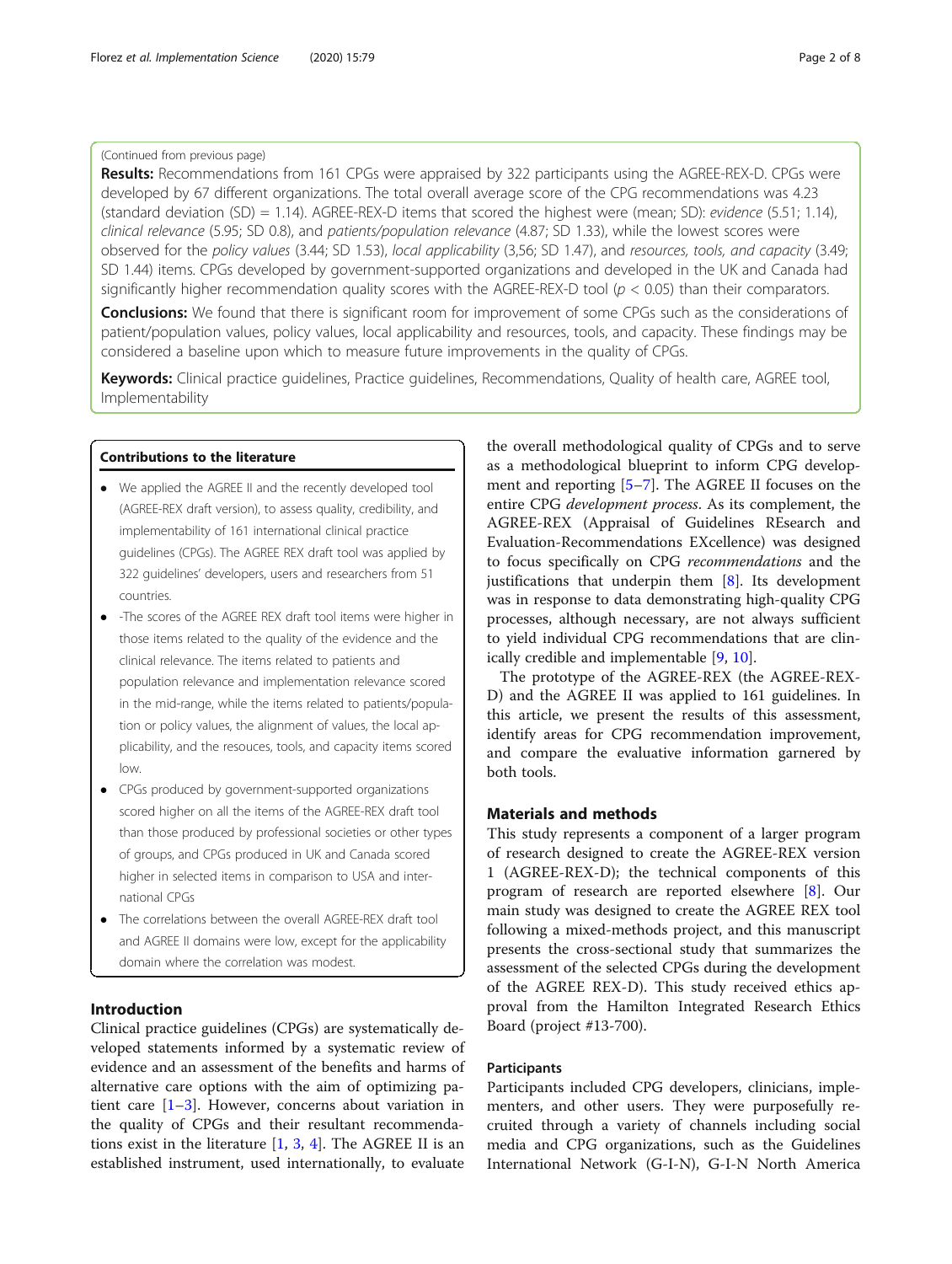regional community, Knowledge Translation (KT) Canada, Canadian Agency for Drugs and Technologies in Health (CADTH), Canadian Partnership Against Cancer, Cancer Care Ontario, and to investigators known in the CPG research community. The study was also advertised on the AGREE social media accounts (Facebook and Twitter), and My AGREE PLUS (online platform for appraising CPGs with the AGREE II tool, [www.agreetrust.org\)](http://www.agreetrust.org) registered users were invited to participate.

## CPGs

CPGs in multiple clinical specialty areas were collected from the Agency for Healthcare Research and Quality (AHRQ) National Guidelines Clearinghouse database [\[11\]](#page-7-0). Using the database's advanced search function, we identified CPGs that were (1) published between 2013 and 2015; (2) written in English language, and (3) no more than 50 pages in length for the CPG core document. The resulting list of CPGs was reviewed and the following were excluded: guidelines addressing organizational rather than clinical topics, technology assessments; CPGs not available for free to the public; and CPGs for which the link in the database were not functional. Descriptive information was extracted from each CPG, including type of authoring organization (government supported vs. professional society vs other/not clear), disease topic (cancer vs. non-cancer), and country of authoring group (USA, UK, Canada, or international).

## Procedure

Participants received individualized password-protected access to the study materials, which included links to a downloadable PDF format of the AGREE-REX-D, the CPG to which they were randomly assigned, and the online survey platform (LimeSurvey) to record their scores. Participants were asked to review the AGREE-REX-D manual and items, read the CPG, and then evaluate it by applying the tool and recording their item ratings in LimeSurvey. Participants were provided with no formal training or orientation of the tool by members of the team. The AGREE-REX-D manual provided definitions of the items and instructions on how to assess and score them. An email reminder was sent at 2 weeks from the participant's initial start date informing them of their deadline in 1 week. Deadline extensions were given when requested. Evaluations were completed between May 2016 and March 2017. Participants were offered a \$50 CAD pre-paid virtual gift card for completing the study. All communication with participants was done by the staff of AGREE Scientific office.

## **Outcomes**

## AGREE-RE-DX scores

The prototype of AGREE-REX-D comprised 11 items within 4 themes (Table 1). Each item was rated using a 7-point scale applied to two quality attributes, with higher scores reflecting higher quality. The two attributes were the following:

- Extent to which quality features were documented in the CPG
- Extent to which quality features were considered in formulating the recommendations.

The instrument concludes with two general quality assessments: overall credibility and overall implementability of the CPG recommendations.

## AGREE II evaluations

For exploratory purposes, the CPGs were also assessed, independently, using the AGREE II by two members of the AGREE Scientific team. The AGREE II includes 23 items within 6 domains and 2 overall assessments [\[5](#page-7-0)]. The 23 items are assessed with a 7-point scale  $(1 =$ strongly disagree; 7 = strongly agree), with high scores reflecting more favorable quality results. Discrepancies in scoring were resolved by consensus when required.

## **Scoring**

For each CPG, an AGREE-REX-D item score was derived for each of the 11 items by averaging scores on the 7-point scale between the two raters. A mean overall AGREE-REX-D score was calculated for each CPG by averaging across the 11 items. Finally, mean scores for overall credibility and overall implementability items were derived by averaging scores between the two raters.

AGREE II tool mean domain scores were derived by summing the scores across the two appraisers and standardizing them as a percentage of the maximum possible score a CPG could achieve for that domain [[5\]](#page-7-0). Before

|  |  | Table 1 AGRFF-RFX |
|--|--|-------------------|
|--|--|-------------------|

| AGREE-REX domains and items                |                                                                                                                                      |
|--------------------------------------------|--------------------------------------------------------------------------------------------------------------------------------------|
| Domains                                    | Items                                                                                                                                |
| 1. Evidence justification                  | 1. Evidence                                                                                                                          |
| 2. Clinical applicability<br>justification | 2. Clinical relevance<br>3. Relevance to patients/<br>populations<br>4. Implementation relevance                                     |
| 3. Values justification                    | 5. Guideline developer values<br>6. Target user values<br>7. Patient population values<br>8. Policy values<br>9. Alignment of values |
| 4. Feasibility considerations              | 10. Local applicability<br>11. Resources, capacity, and tools                                                                        |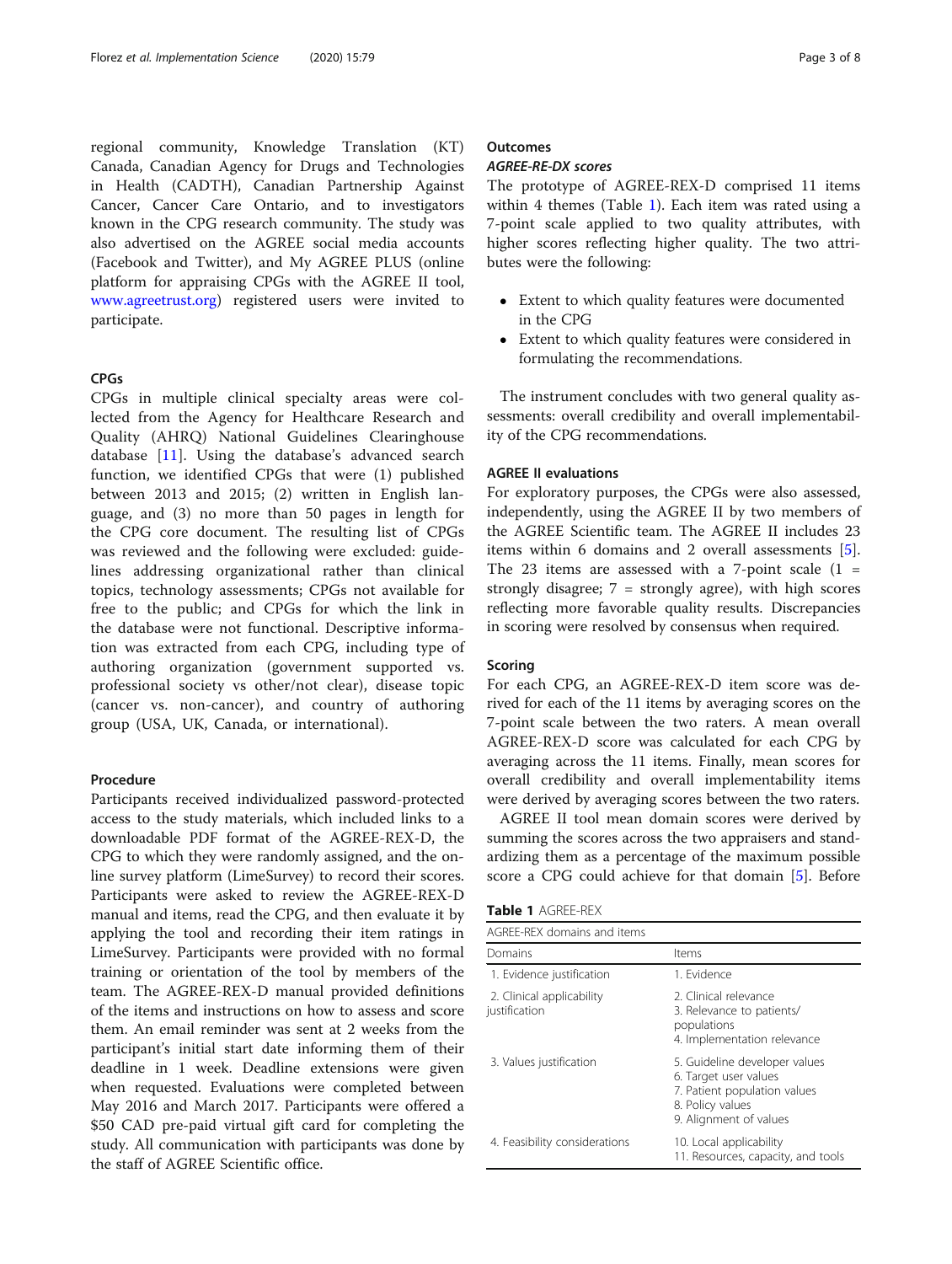these scores were summed and calculated, the independent appraisers were required to reach a consensus on any AGREE II item scores that were two or more points apart on the 7-point scale.

#### Sample size calculation

The sample size calculation was based on a separate methodological goal to conduct a reliability study of the AGREE-REX-D tool based on the interrater reliability outcome. Based on consensus by the team, we made the following assumptions: two raters per CPG, an intraclass correlation coefficient of 0.6, and a confidence interval from 0.5 to 0.7. We determined that we required 316 participants to appraise 158 CPGs: each participatant rated one CPG using the AGREE-REX-D and each CPG was rated by two independent raters. Additional information on the details of the sample size calculation can be found elsewhere [[8\]](#page-7-0)

#### Analytical framework

Descriptive measurements were used to summarize the AGREE-REX item and overall scores. A series of oneway ANOVA tests was used to examine mean differences in the AGREE-REX-D item scores and the overall score as a function of the following characteristics: type of authoring organization (government-supported vs. professional societies vs. other), disease topic (cancer vs. not cancer), and country of development (USA vs. UK vs. Canada vs. international). International guidelines category included guidelines co-developed by two or more countries or developed by international organizations or societies. Descriptive measures were used to summarize AGREE II domain scores. Finally, correlations between mean overall AGREE-REX-D scores and AGREE II domain scores were calculated. Analyses were performed using Stata 15.0 (StataCorp. 2017. Stata Statistical Software: Release 15. College Station, TX: Stata-Corp LLC).

## Results

## Participants

Descriptive statistics of the participants are listed in Tables 2 and [3](#page-4-0).

## CPGs

We appraised 161 CPGs. The CPGs targeted a range of diseases and clinical problems including cancer, infectious diseases, pregnancy and child birth, mental health, nervous system disorders, respiratory, digestive, genitourinary, blood and endocrine disorders, and musculoskeletal, among others. With the exception of cancer  $(n = 38)$ , the number of CPGs for each unique disease was small (< 8) making other comparisons by disease topic not viable. CPGs were developed by 67 different

#### **Table 2** Participants demographics ( $n = 322$ )

| Demographic characteristics                                             | Frequency <b>n</b> (%) |
|-------------------------------------------------------------------------|------------------------|
| Sex                                                                     |                        |
| Female                                                                  | 202 (62.5)             |
| Male                                                                    | 115 (35.7)             |
| I prefer not to disclose                                                | 5(1.6)                 |
| Age                                                                     |                        |
| 19 or younger                                                           | 2(0.6)                 |
| $20 - 29$                                                               | 49 (15.2)              |
| $30 - 39$                                                               | 100(31.1)              |
| $40 - 49$                                                               | 83 (25.8)              |
| $50 - 59$                                                               | 63 (19.6)              |
| $60 - 69$                                                               | 23 (7.1)               |
| 70 and older                                                            | 2(0.6)                 |
| <b>Experience with AGREE II</b>                                         |                        |
| No experience                                                           | 70 (21.7)              |
| Some experience                                                         | 122 (37.9)             |
| Experienced                                                             | 88 (27.3)              |
| Very experienced                                                        | 42 (13)                |
| Geographic location                                                     |                        |
| North America                                                           | 177 (55)               |
| Europe                                                                  | 76 (23.6)              |
| Asia                                                                    | 24 (7.5)               |
| South America                                                           | 32 (9.9)               |
| Africa                                                                  | 7(2.2)                 |
| Oceania                                                                 | 6(1.9)                 |
| First language                                                          |                        |
| English                                                                 | 188 (58.4)             |
| Spanish                                                                 | 51 (15.8)              |
| Italian                                                                 | 14 (4.3)               |
| Chinese                                                                 | 13(4)                  |
| Dutch                                                                   | 10(3.1)                |
| Portuguese                                                              | 7(2.2)                 |
| French                                                                  | 4 (1.2)                |
| Greek                                                                   | 3(0.9)                 |
| Ukrainian                                                               | 3(0.9)                 |
| Other                                                                   | 29 (9)                 |
| Participants' roles with clinical practice guidelines (PG) <sup>a</sup> |                        |
| CPG developer-clinical expert                                           | 85 (26.4)              |
| CPG developer-patient/public representative                             | 15(4.7)                |
| CPG developer-methodologist                                             | 170 (52.8)             |
| CPG user-health care provider                                           | 102 (31.7)             |
| CPG user-administrator/policy maker/manager                             | 38 (11.8)              |
| CPG user-patient/member of the public                                   | 20 (6.2)               |
| Researcher                                                              | 159 (49.4)             |
| Other (e.g., librarian, student)                                        | 25 (7.8)               |

<sup>a</sup>Participants could select more than one role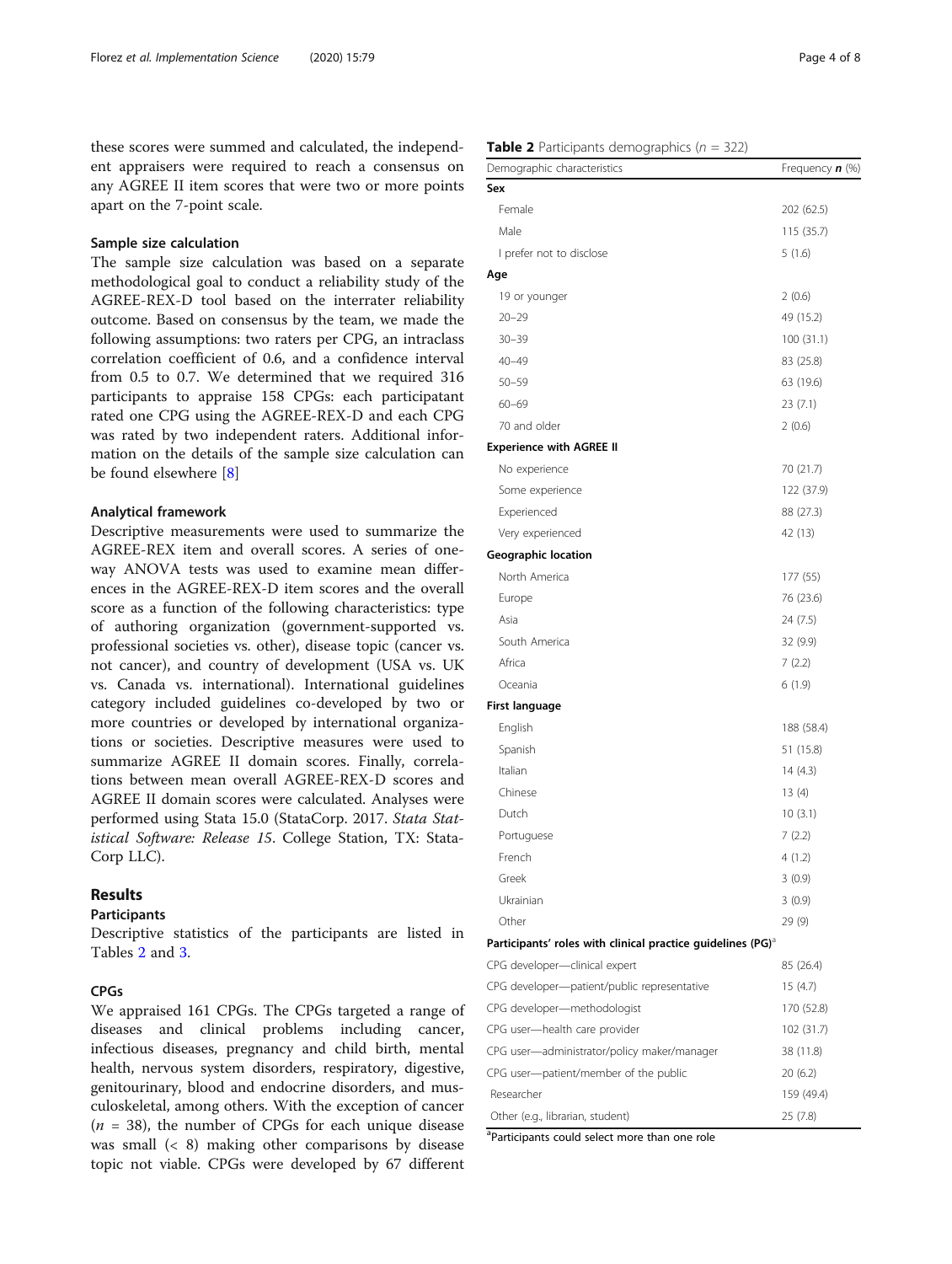<span id="page-4-0"></span>Table 3 Comparison of mean overall AGREE-REX scores by participant demographic feature

| Participant demographic                    | $t$ test statistic <sup>a</sup> | p value |
|--------------------------------------------|---------------------------------|---------|
| Experience vs. no experience               | 4.04                            | .001    |
| North America vs. all other regions        | 2.86                            | .004    |
| English vs. non-English                    | 1.056                           | .290    |
| PG developers Vs. PG users and researchers | $-229$                          | .023    |
|                                            |                                 |         |

<sup>a</sup>Equal variances assumed

international organizations (see Additional file 1 Appendix [1\)](#page-7-0). Organizations that produced the CPGs were government-supported in less than a third of cases ( $n = 46$ ; 28.6%), and they were authored by groups most often located in USA ( $n = 89$ ; 55.3%) or the UK ( $n = 46$ ; 28.6%). CPGs were all published between 2013 and 2015. The list of appraised CPGs can be accessed in the [supplementary file.](#page-7-0)

## AGREE-REX (see Table [4](#page-5-0))

#### AGREE-REX.D performance for all CPGs

The mean overall AGREE-REX score across the 161 CPGs was 4.23 (SD 1.14). There was variability in performance across the individual 11 items, with 6 that scored above the middle point of 4.0 on the response scale. The mean overall credibility and overall implementability assessments were 4.78 (SD 1.24) and 4.19 (SD 1.23), respectively.

## AGREE-REX-D performance by type of organization

Statistically significant differences (i.e.,  $p < 0.05$ ) were found as a function of organization type for each of the mean AGREE-REX-D items, the mean overall AGREE-REX-D score, and the overall implementability and overall credibility assessments. In each case, more favorable ratings were found among CPGs produced by government-supported organizations. The item scores of CPGs produced by government-supported organizations  $(n = 46)$  ranged from 4.41 (SD 1.11) to 5.95 (SD 0.8); the scores of CPG produced by professional societies  $(n =$ 109) ranged from 2.99 (SD 1.46) to 5.24 (SD 1.26); and the scores of CPG produced by other types of organizations ( $n = 6$ ), ranged from 3.00 (SD 0.89) to 6.17 (SD 0.68). Of note, in 5 of the 11 cases, the AGREE-REX-D item means across the organization types fell within the positive ends of the response scale ( $m \geq 4$ ) despite there being statistically significant differences between them. In contrast, in 6 of the 11 cases, the overall means of the AGREE-REX-D items straddled the mid-point of the scale—suggesting some organizations tended to perform lower than the mid-point and others perform higher than the mid-point of the scale.

## AGREE-REX-D performance by country of CPG authoring group

The country of the authoring CPG organization showed differences in AGREE-REX quality scores as well. Statistically significant differences (i.e.,  $p < 0.05$ ) for five AGREE-REX items (implementation relevance, target user values, policy values, local applicability, and resources, tools, and capacity), and the mean overall AGREE-REX score were found. Differences as a function of authoring group approached, but did not reach, statistical significance for the overall implementability assessment. For each of these comparisons, the CPGs produced in the UK and Canada showed higher scores. The item scores of CPGs published from the UK ranged from 3.66 (SD 1.26) to 5.74 (SD 0.90); from Canada ranged from 3.42 (SD 1.0) to 5.87 (SD 0.64); from the USA ranged from 3.08 (SD 1.47) to 5.06 (SD 1.39); and from international organizations ranged from 2.96 (SD 1.39) to 5.18 (SD 1.44)). In all but one case, overall AGREE-REX-D item means straddled the mid-point of the scale where there was a significant difference between the groups.

## AGREE-REX-D performance by disease

No significant differences emerged between cancer and non-cancer CPGs scores; this held true for each of the AGREE-REX items and the mean overall AGREE-REX-D score ( $p > 0.5$ ; means not presented).

## AGREE II (see Table [5\)](#page-6-0)

The AGREE II domain scores for the CPGs are displayed in the Table [5.](#page-6-0) Scope and purpose, and clarity of presentation were the domains with the highest scores, while the applicability domain had the lowest score.

## AGREE II and AGREE-REX

The correlations between the overall AGREE-REX-D and AGREE II domains were low  $(r < 0.30)$  except for the applicability domain where the correlation was modest at  $r = 0.38$  [\[8](#page-7-0)]. Overall, AGREE-REX scores were higher among appraisers with no AGREE II experience compared to those with AGREE II experience.

## **Discussion**

We appraised 161 CPGs with the prototype of the AGREE-REX-D tool and the AGREE II tool. The most favorable AGREE-REX ratings (means > 5.0) were found for the evidence and clinical relevance items; ratings that fell in the more moderate range of the scale (means > 4.0 and < 5.0) were found for the patient/population relevance, implementation relevance, developers' values and *users' values* items; and least favorable ratings that fell below the mid-point of the scale (means  $<$  4.0) were found for patients/population values, policy values,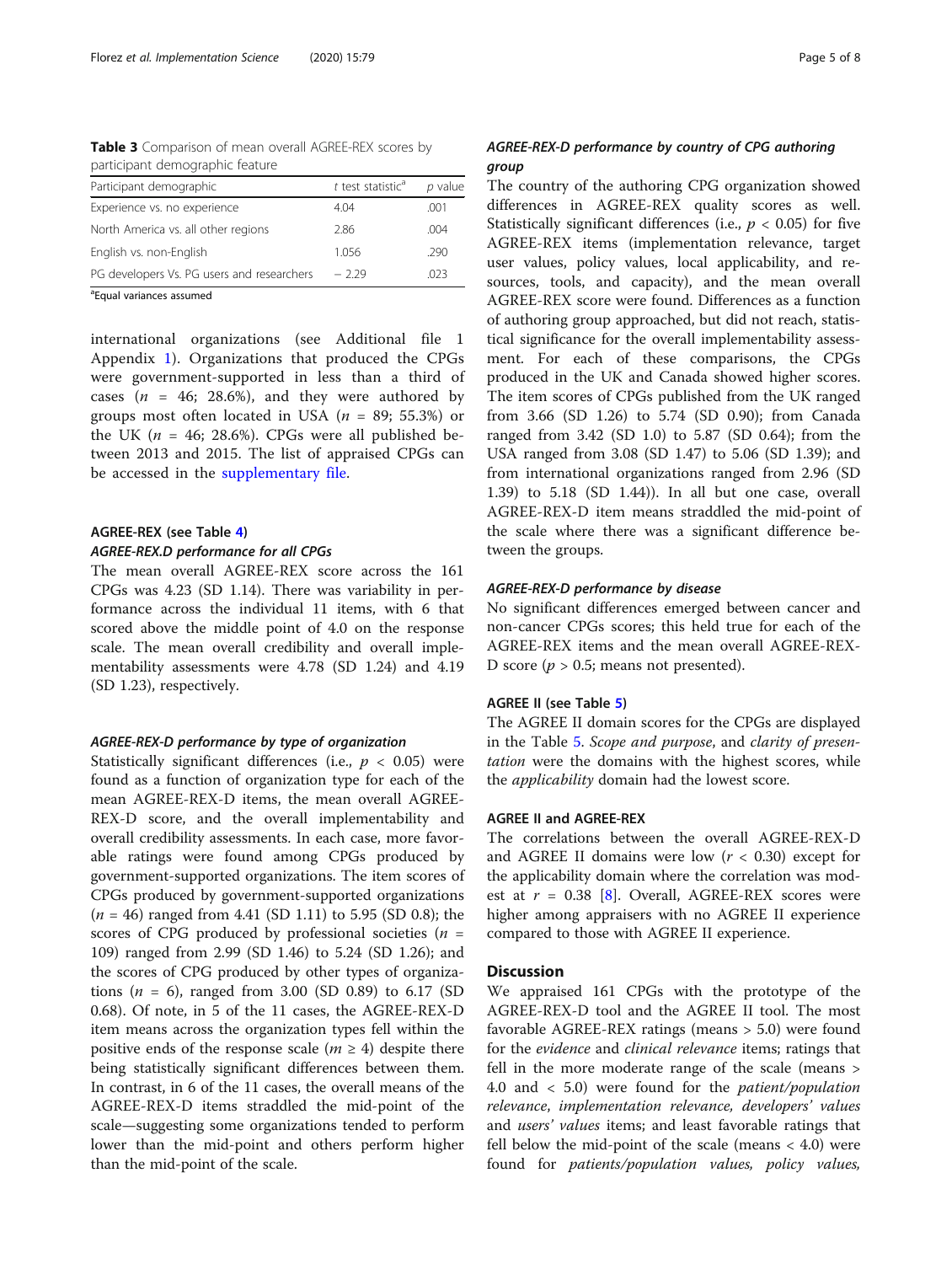<span id="page-5-0"></span>

| Practice                                                                                                    |                  | Specific Items Means  |                               |                                  |                      |                  |                           |                    |                        |                        |                                  | <b>Overall Means</b>     |                               | Overall Assessments     |                                               | #                |
|-------------------------------------------------------------------------------------------------------------|------------------|-----------------------|-------------------------------|----------------------------------|----------------------|------------------|---------------------------|--------------------|------------------------|------------------------|----------------------------------|--------------------------|-------------------------------|-------------------------|-----------------------------------------------|------------------|
| Guidelines (PG)<br>Features                                                                                 | Evidence         | Relevance<br>Clinical | pop.<br>Relevance<br>Patient/ | Implement-<br>Relevance<br>ation | Developers<br>Values | Values<br>Users  | Patient/<br>Values<br>Pop | Values<br>Policy   | Alignment<br>of Values | Applicability<br>Local | Resources,<br>Capacity<br>Tools, | Overall<br>Score<br>Mean | %<br>Score<br>Mean            | Credibility<br>Clinical | Implement-<br>ability                         | PGs              |
| All Guidelines                                                                                              | 5.15<br>(1.33)   | 5.47<br>(1.18)        | $\frac{4.87}{(1.33)}$         | $4.46$<br>(1.52)                 | $4.61$<br>(1.45)     | $4.28$<br>(1.52) | 3.85<br>(1.61)            | $3.44$<br>(1.53)   | 3.42<br>(1.44)         | $3.56$<br>(1.47)       | $3.49$<br>(1.44)                 | $4.23$<br>(1.14)         | ន<br>ភូ                       | 4.78<br>(1.24)          | $\begin{array}{c} 4.19 \\ (1.23) \end{array}$ | $\overline{161}$ |
| Type of Organization                                                                                        |                  |                       |                               |                                  |                      |                  |                           |                    |                        |                        |                                  |                          |                               |                         |                                               |                  |
| Government<br>Supported                                                                                     | $5.61$<br>(1.14) | 5.95<br>(0.8)         | 5.57<br>(0.98)                | 5.48<br>(0.89)                   | 5.26<br>(1.2)        | 4.97<br>(1.14)   | 4.83<br>(1.34)            | $4.56$<br>(1.15)   | $4.11$<br>(1.32)       | 4.52<br>(1.3)          | $441$<br>(1.1)                   | 5.02<br>(0.77)           | (13)<br>67                    | 5.28<br>(0.96)          | $4.85$<br>(1.07)                              | $\frac{4}{5}$    |
| Professional<br>Societies                                                                                   | (1.35)<br>4.98   | 5.24<br>(1.26)        | 4.57<br>(1.36)                | $4.55$ )                         | $4.30$<br>(1.48)     | $3.98$<br>(1.58) | (1.52)<br>3.41            | 2.99<br>(1.46)     | $3.1$<br>(1.38)        | (1.39)<br>3.17         | $3.06$<br>(1.39)                 | $3.89$<br>(1.2)          | $\left(\frac{6}{2}\right)$    | $4.56$<br>(1.31)        | $3.89$<br>(1.21)                              | $\overline{109}$ |
| Other or Not<br>Clear                                                                                       | (1.63)<br>4.83   | $6.17$<br>$(0.68)$    | 5.00                          | $4.42$<br>(1.24)                 | (0.93)<br>5.17       | $4.5$<br>(1.38)  | 4.42<br>(2.04)            | $3.00$<br>$(0.89)$ | $3.75$<br>(1.63)       | (0.82)<br>3.33         | 4.25<br>(1.29)                   | (0.99)<br>444            | $57$<br>(17)                  | $4.83$<br>(0.82)        | 4.50<br>$\widehat{\odot}$                     | $\circ$          |
| p-value                                                                                                     | 0.021            | 0.001                 | 0.001                         | 0.001                            | $-0.00$              | $-0.00$          | 0.001                     | 0.001              | $-0.001$               | $-0.001$               | $-0.00$                          | $-0.001$                 | 0.001                         | 0.004                   | $-0.001$                                      |                  |
| Country                                                                                                     |                  |                       |                               |                                  |                      |                  |                           |                    |                        |                        |                                  |                          |                               |                         |                                               |                  |
| $\supseteq$                                                                                                 | 5.06<br>(1.39)   | (1.28)<br>5.33        | $4.68$<br>(1.4)               | $4.17$<br>(1.58)                 | (94.1)<br>4.51       | $4.12$<br>(1.62) | (1.66)<br>3.61            | $3.08$<br>(1.47)   | $3.31$<br>(1.54)       | (1.47)<br>3.26         | $3.22$<br>(1.47)                 | $4.03$<br>(1.21)         | 5 2                           | $4.62$<br>(1.31)        | 3.98<br>(1.26)                                | 89               |
| $\leq$                                                                                                      | 5.26<br>(1.23)   | 5.74<br>(0.9)         | $5.22$<br>(1.13)              | 5.04<br>(1.25)                   | 4.86<br>(1.39)       | $4.76$<br>(1.21) | $4.23$<br>(1.31)          | (1.4)              | 3.66<br>(1.26)         | $4.18$<br>(1.48)       | $4.12$<br>(1.41)                 | 4.66<br>(0.95)           | $\overline{6}$ $\overline{6}$ | $5.06$<br>(1.06)        | $4.51$<br>(1.19)                              | $\frac{1}{2}$    |
| Canada                                                                                                      | 5.46<br>(1.21)   | 5.87<br>(0.64)        | $5.17$<br>(1.19)              | $4.75$<br>(1.5)                  | $4.67$<br>(1.51)     | $4.5$<br>(1.58)  | $4.46$<br>(2)             | $3.87$<br>(1.61)   | 3.79<br>(1.48)         | 3.83<br>(1.27)         | $3.42$<br>(1)                    | $4.53$<br>(1.08)         | 39                            | $4.92$<br>(1.12)        | $4.50$<br>(1.1)                               | $\simeq$         |
| International                                                                                               | 5.18<br>(1.38)   | 5.18<br>(1.44)        | $4.64$<br>(1.42)              | (1.47)<br>4.18                   | $4.39$<br>(1.47)     | $3.54$<br>(1.31) | $3.64$<br>(1.67)          | $2.96$<br>(1.39)   | $2.96$<br>(1.18)       | $3.18$<br>$(0.99)$     | $3.25$<br>(1.14)                 | $3.91$<br>$(0.98)$       | $\frac{1}{6}$                 | 4.75<br>(1.38)          | $4.21$<br>(1.03)                              | $\overline{4}$   |
| p-value                                                                                                     | $\overline{0}$ . | 0.1146                | 0.1192                        | 0.011                            | 0.5495               | 0.025            | 0.0932                    | 0.001              | 0.2609                 | 0.0036                 | 0.0056                           | 0.0106                   | 0.0106                        | 0.2649                  | 0.0851                                        |                  |
| Mean (SD); US United States, UK United Kingdom, Implement implementability, Patient/Pop Patients/population |                  |                       |                               |                                  |                      |                  |                           |                    |                        |                        |                                  |                          |                               |                         |                                               |                  |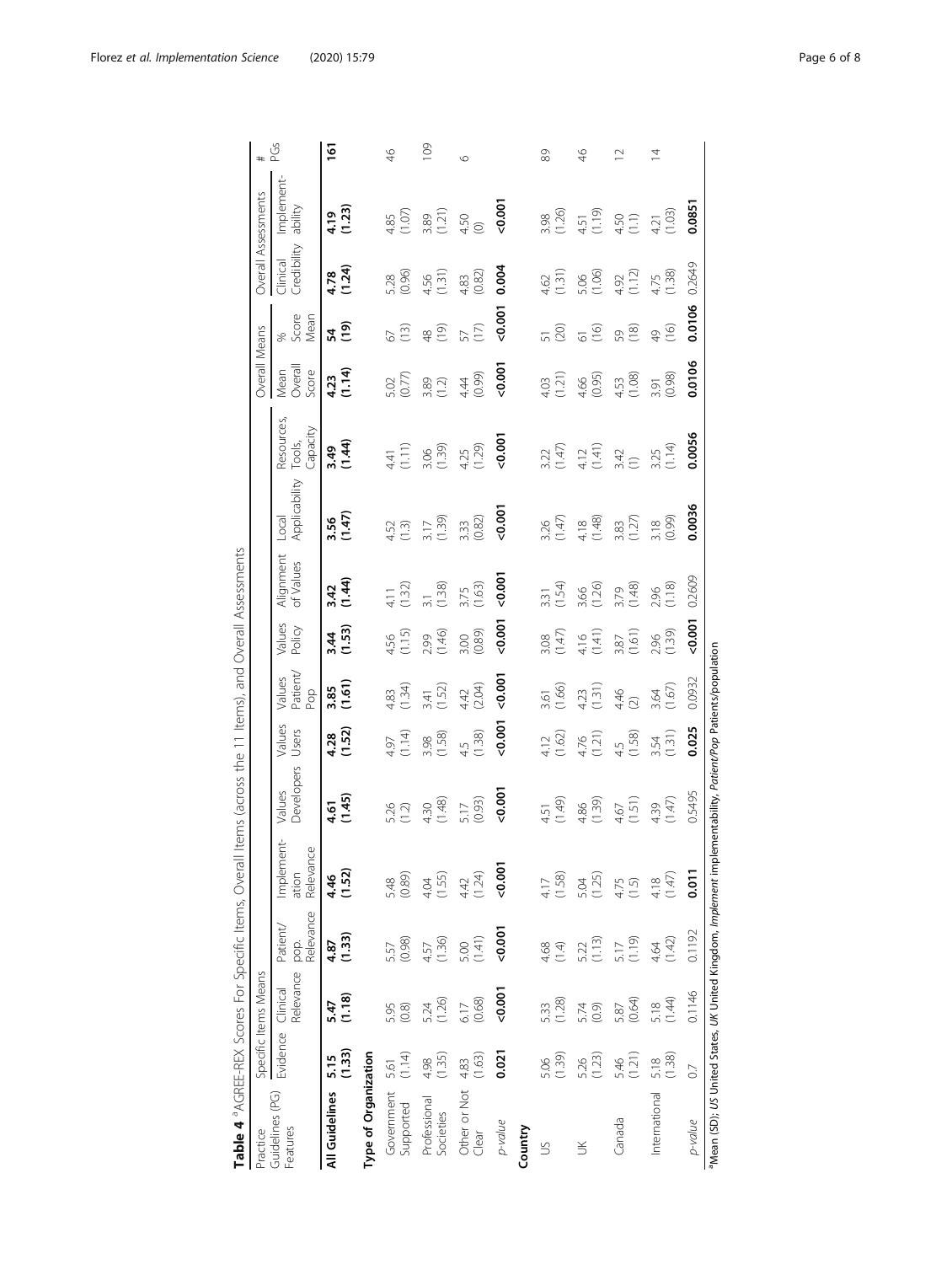<span id="page-6-0"></span>**Table 5** Average AGREE II Domain Scores ( $n = 161$  PGs)

| <b>AGREE II Domains</b>  | Mean | SD   | Min | Max |
|--------------------------|------|------|-----|-----|
| Scope and Purpose        | 75.3 | 14.4 | 33  | 100 |
| Stakeholder Involvement  | 56.0 | 16.4 | 19  | 86  |
| Rigour of Development    | 56.6 | 16.6 | 10  | 91  |
| Clarity and Presentation | 81.2 | 123  | 33  | 100 |
| Applicability            | 36.5 | 21.4 | Ω   | 94  |
| Editorial Independence   | 574  | 24.9 | Ω   | 100 |

alignment of values, local applicability and resources, tools and capacity items. CPGs produced by government-supported organizations scored higher on all the items of the AGREE-REX-D than those produced by professional societies or other types of groups, and CPGs produced in UK and Canada scored higher in selected items in comparison to USA and international CPGs. The confidence intervals around the mean AGREE-REX scores were large.

The distribution of the mean scores across the 11 items is not surprising. CPG methods research has focused largely on issues directly relevant to creating the evidence base. As a consequence, some AGREE-REX concepts are easier to achieve success because there exists tools and resources to support thier operationalization (e.g., tools designed by the GRADE working group [[12\]](#page-7-0)). In contrast, resources to operaitonalize other concepts are more elusive. For example, continued methodological development is needed to adequately measure and report values across diverse stakeholder groups so that they are reliable, valid, and usable. Similarly, systematic strategies to incorporate these perspectives into the framing of recommendations are required [[13\]](#page-7-0).

As previously reported with the evaluation of the AGREE II [\[14](#page-7-0)], lower scores with some AGREE-REX-D items may reflect inadequate reporting and not poor quality in methodological execution [\[6](#page-7-0)]. Developers may have followed appropriate steps but not reported them in the CPG documentation and, as a consequence, could not be assessed. Also, it is possible that some conceptual elements reflected in the AGREE-REX-D (e.g., concepts related to implementation activities) are not the responsibility of the CPG developer directly, but perhaps by another party or group within their specific settings [\[12](#page-7-0)]. Thus, the AGREE-REX could provide a signal to individuals who are ultimately responsible for action about where gaps and barriers to this goal exist so that corrective action can be taken.

Differences in mean overall AGREE-REX-D scores as a function of the type of organization may reflect the greater interest or great capacity of governmentsupported organizations to seek out a broader range of values or invest in additional methodological steps that lead to higher quality scores than do other types of development groups. These data align with initial appraisal findings using the original AGREE instrument, in which CPGs developed by government-supported organizations also had the most favorable quality scores [\[15](#page-7-0)]. CPG panels with more resources (financial and access to skilled methodologists) confer quality benefits and setting quality standards too high may have the unintended consequence of increasing the disparities between the "have much" and "have less" jurdisdictions. Similar differences and similar concerns were raised in the assessment of CPGs with the original AGREE instrument [[15\]](#page-7-0).

Our study has several limitations. First, we only included English-language CPGs in the analysis. As a result, we have no data on the unique strengths or limitations related to credibility and implementability of non-English CPGs. This provides an opportunity for future research studies. Additionally, in order to optimize the feasibility of the study and candidates' interests to participate, we only included CPGs that were less than 50 pages in length (excluding appendices and tables). Although the length of the CPG document is not necessarily associated with the quality, credibility and implementability, the restriction we imposed may have resulted in the exclusion of lengthy CPGs that may have more information and perhaps could have been scored higher. In addition, while 161 CPGs were evaluated, they were not from 161 unique developers. This could potentially be a source of confounding. Finally, the penultimate prototype of the AGREE-REX-D was used and not the final version. While there is considerable overlap between the two, future status reports must account for these differences when reflecting on changes in scores over time.

#### Conclusion

As part of the development of the AGREE-REX tool, we assessed 161 CPG recommendations from different organizations around the world using the draft version of the tool. We found that there is significant room for improvement in some CPG recommendation elements. The most unfavorable ratings were found in the following items: patients/population values, policy values, alignment of values, local applicability and resources, tools and capacity. It should also be noted that statistically significant higher scores were found in guidelines developed by government-supported organizations (in comparison to those produced by professional or specialist societies or others), and in guidelines developed in the UK and Canada (in comparison to those produced in the USA and internationally.

Since the AGREE-REX can be used as a methodological blueprint to inform the development and reporting of high-quality recommendations, our findings may be used as a baseline upon which to measure future improvements in the quality of CPG recommendations.